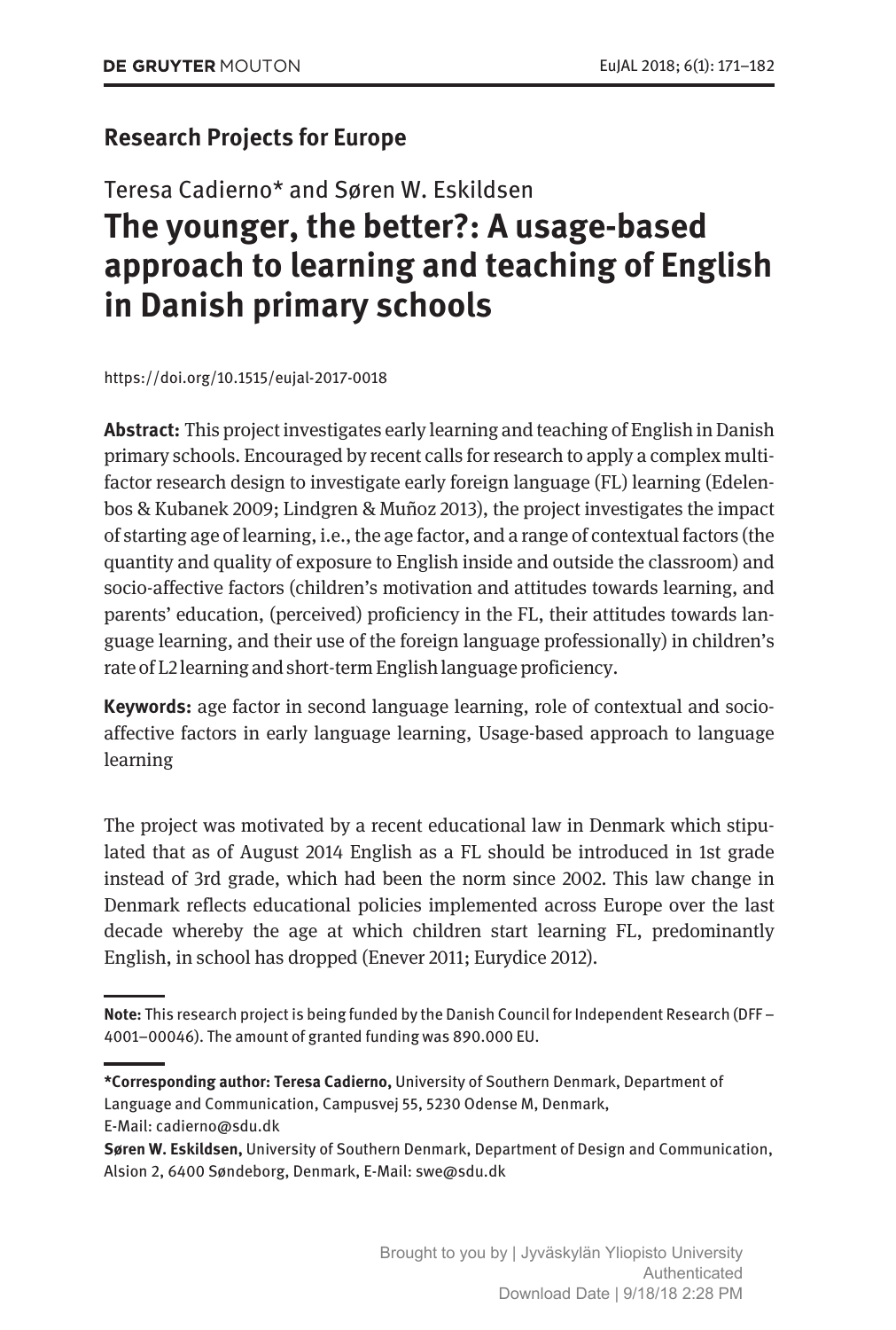Previous research on early language learning carried out in different European countries (e.g., García Mayo & García Lecumberri 2003; Muñoz 2006; Unsworth et al. 2014), has consistently shown a rate advantage for late starters over early starters, thus aligning with research in naturalistic settings. This research, however, also reveals that "age does not yield the same type of long-term advantage as it does in a naturalistic language learning setting" (Muñoz & Singleton 2011: 19). One explanation may be that FL learning relies more on explicit learning mechanisms at which older pupils excel (DeKeyser & Larson-Hall 2005). While cognitive constraints may play a role, the different outcomes found in instructed FL vs. naturalistic L2 contexts point to the crucial role of usage-derived contextual factors. These factors include the quantity and the quality of exposure to the FL inside the classroom (e.g., Singleton & Ryan 2004; Mihaljević Djigunović 2009; Tragant Mestres & Lundberg 2011; Tragant & Muñoz 2012) and outside the classroom (e.g., Housen, 2002, 2003, 2012; Moyer 2004, 2005; Cziér and Kormos 2009; Kuppens 2010; Muñoz 2011; Lefever 2012; Lindgren and Muñoz 2013). In addition to contextual factors, research into the role of socioaffective factors, especially learners' motivation and attitudes, in early FL learning tend to show that younger learners are more motivated and have more positive attitudes than older peers, but that both factors diminish with time (e.g., Nikolov 1999; Jantscher & Landsiedler 2000; MacIntyre et al. 2002; Mihaljević Djigunović & Lopriore 2011). Finally, research has examined the role of parents and found that parents' education, parents' (perceived) proficiency in the FL (e.g., Chambers 1999; Hewitt 2009), their involvement and attitudes towards language learning, the opportunities they provide for the child to meet the language through exposure and interaction, and their use of the foreign language professionally all have an impact on early FL learning (Muñoz & Lindgren 2011; Lindgren & Muñoz 2013).

The present project investigates the possible impact of all of these factors on the development of Danish children's English proficiency. We thus examine contextual factors from two spheres of usage: the quantity and quality of exposure inside the classroom and the quantity and quality of exposure outside the classroom, and two clusters of socio-affective factors: the learners' motivation and attitudes, and the parents' education, (perceived) proficiency in the FL, attitudes towards language learning, and use of the FL professionally. The project is theoretically founded in usage-based approaches to L2 learning which view language learning as usage-driven and experientially-based, and consider language structure as emerging ontogenetically from repeated usage in particular contexts (e.g., Eskildsen & Cadierno 2007; Ellis & Cadierno 2009; Eskildsen 2009, 2012, 2014; Cadierno & Eskildsen 2016). Methodologically, the project follows recent recommendations in the field (e.g., Muñoz & Singleton 2011) and uses a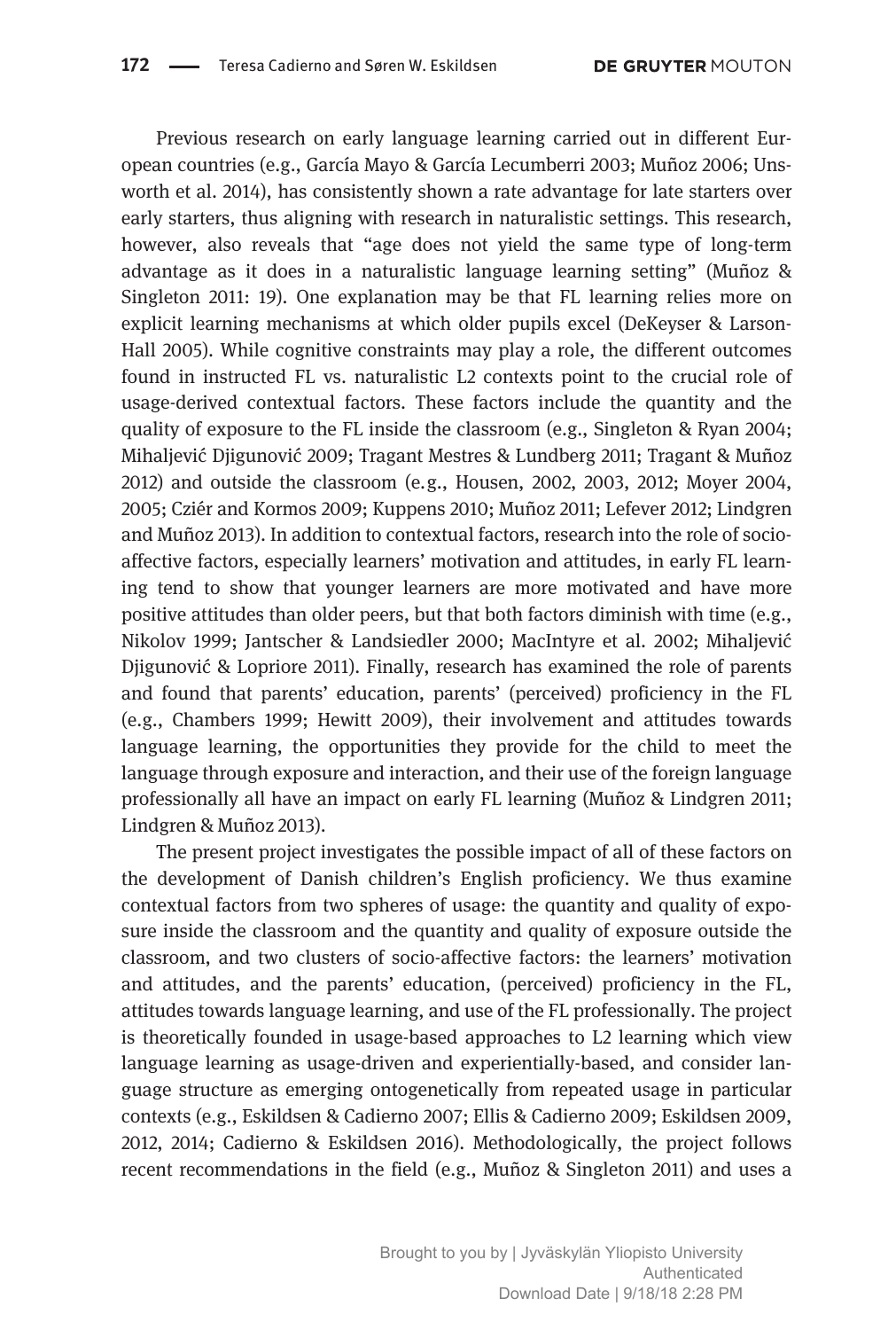mixed-method approach, involving both quantitative and qualitative methodologies (i.e., ethnography and conversational analysis).

The proposed research addresses four main research questions:

- 1. Will there be differences between earlier (age 7) and later (age 9) starters of English language learning in their rate of learning and short-term L2 English proficiency, i.e., after 2 years of instruction?
- 2. What is the role of inside-school quantity and quality of exposure to and use of English in children's rate of L2 learning and short-term L2 proficiency? To what extent is this variable a good predictor of faster rate of learning and higher level of short-term L2 attainment?
- 3. What is the role of out-of-school quantity and quality of exposure to and use of English in children's rate of L2 learning and short-term L2 proficiency? To what extent is this variable a good predictor of faster rate of learning and higher level of short-term L2 attainment?
- 4. What role do children's motivation and attitudes towards learning and parents' attitudes, level of education, and (perceived) proficiency in and professional use of English have in children's rate of L2 learning and short-term L2 proficiency? To what extent are these variables good predictors of faster rate of learning and higher level of short-term L2 attainment?

On the basis of previous research and the tenets of usage-based approaches to learning, the following hypotheses were posited at the outset of study:

- 1. Later starters (3rd grade pupils) will evidence a faster rate of learning and a higher level of short-term L2 proficiency than earlier starters (1st grade pupils) with respect to all language areas;
- 2. The quantity and type of exposure inside the classroom (i.e., teaching methodology employed and types of teaching / learning activities in the classroom) will have a stronger influence on children's rate of learning and L2 short-term attainment than starting age of learning;
- 3. The quantity and quality of exposure to English outside the classroom will be stronger predictors of children's rate of learning and L2 short-term attainment than starting age of learning;
- 4. Children's motivation and attitudes towards learning and parents' attitudes, level of education, (perceived) proficiency in and professional use of English will be strong predictors of children's rate of learning and L2 short-term attainment. No differences between the two groups of children are expected in relation to these variables.

The current sample for the study consists of approximately 280 children taking English classes at 6 different schools. Schools were chosen following a stratified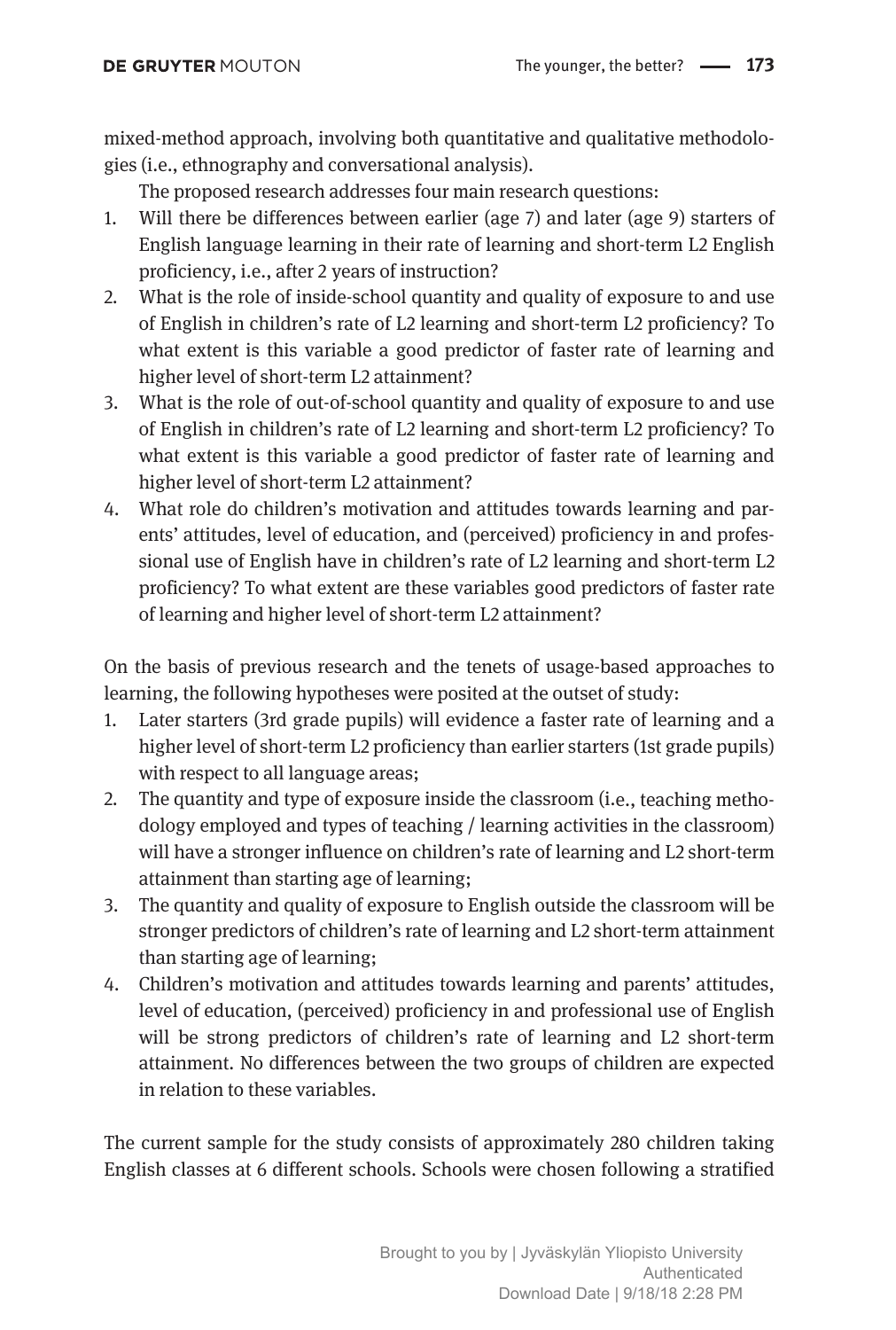sampling technique with location as stratification variable. Children were pretested at the beginning of their English instruction in the fall of 2014 by means of two proficiency tests: the Peabody Picture Vocabulary Test, Fourth Edition (PPVT-4) (Dunn & Dunn 2007) and the Test for Reception of Grammar, TROG-2 (Bishop 2003). The PPVT was used to measure receptive vocabulary skills, while the TROG was used to measure receptive grammar skills. The same two tests were administered to the children after one year and two years of English instruction, that is, in the fall of 2015 and the fall of 2016. In addition, a phonetic discrimination task was administered to the children in the fall of 2015 and the fall of 2016. Finally, in the last round of data collection (i.e., fall of 2016), two oral production tasks (a short interview and a picture-based description) were given to all the children. In addition to these proficiency measures, children were administered two aptitude tests, one testing phonological short-term memory (digit forward/ backward, taken from CELF-4, a test developed by Semel et al. 2003) and the other one measuring auditory and memory abilities associated with sound-meaning relationships (a Danish adaptation of the Number Learning task present in MLAT-Elementary, developed by Stansfield and Reed 2005).

The project is led by Teresa Cadierno (University of Southern Denmark). Other members of the project are Søren W. Eskildsen (University of Southern Denmark), Mikkel Hansen (University of Paris 8), Henrik Kasch (Department of Teacher Education, University College of Southern Denmark) and three Ph.D. students – Signe Hannibal Jensen, Maria Vanessa aus der Wieschen and Katalin Fenyvesi. Signe Hannibal Jensen's project examines the role of quantity and quality of exposure to English outside the classroom; Maria Vanessa aus der Wieschen's project investigates the role of quantity and quality of exposure to English inside the classroom, and finally, Katalin Fenyvesi's project taps into the role of socioaffective factors in instructed early language learning. In addition to the project members, the project counts with the expertise of a Research Advisory Board consisting of Carmen Muñoz (University of Barcelona), María Pilar García Mayo (University of the Basque Country) and Alex Housen (Free University of Brussels).

In the following we describe some preliminary results from each Ph.D. project.

## 1 On the role of quantity and quality of exposure to English outside the classroom

In a study with a subset of the children that participate in the overall project, Hannibal Jensen (2017) examined the types of Extramural English (EE) that young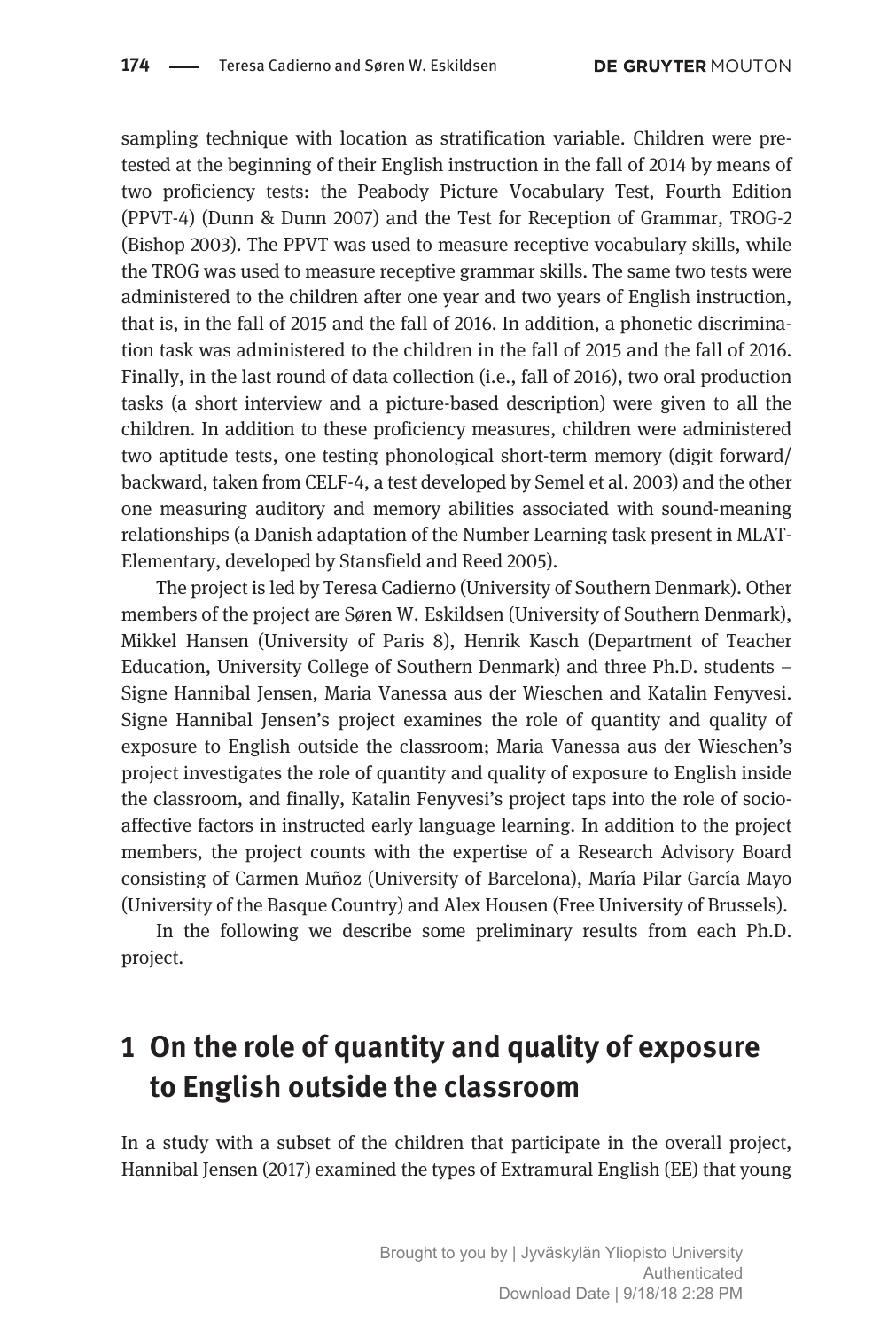Danish learners of English engaged in outside the classroom and the extent to which gaming activities correlated with learners' vocabulary scores, as measured by the Peabody Picture Vocabulary Test (PPVT-4). A sub-sample of 107 children selected from five different schools participated in this study. The children differed in terms of their gender and age, consisting of 49 early starters and 58 late starters. Data about children's EE habits were collected by means of a oneweek language diary that children had to fill out with parental guidance. The diary was a modified version of the one used by Sundqvist and Sylvén (2014). Children reported the minutes spent per day on seven activities: listening to music, reading books, magazines and webpages, speaking in English, writing, watching television, YouTube/internet, gaming, and other. Children were also asked to specify whether the activities had a) only English oral input; b) only English written input; c) both oral and written English input; d) Danish oral input together with English written input; and e) English oral input together with Danish written input.

The results of the study revealed interesting gender differences in relation to the types of activities that children engaged in outside the classroom. Boys spent significantly more time on gaming as compared to girls whereas girls spent significantly more time on listening to music than boys. In terms of age differences, early starters spent more time on gaming than later starters but the difference was not statistically significant. Engagement in other EE activities such as reading and writing was negligible, probably due to the fact that children at this early age are not able to fully engage in this type of cognitively demanding activity as they are still learning to do so in their first language.

Regarding what types of gaming activities children engaged in, the study showed that the most popular language mode for gaming was using both oral and written English input, followed by games with only oral English input and games with English text only. Games with Danish input (oral or written) were negligible. Gender differences were also found here: boys reported gaming significantly more than girls in relation to gaming with oral and written English input as well as with English oral input and no text. In addition, gaming with both spoken and written input was significantly related to children's vocabulary scores for all groups except younger girls who hardly gamed at all, whereas gaming with only written input was significantly related to language performance for older boys only.

The findings in this study are in consonant with previous research conducted in Sweden where boys were also found to game significantly more than girls (Sylvén & Sundqvist 2012; Sundqvist & Sylvén 2014). In addition, the significant correlation between children's gaming habits and their degree of vocabulary knowledge can be explained by the nature of children's engagement when playing games and by the central role of input frequency in language learning, as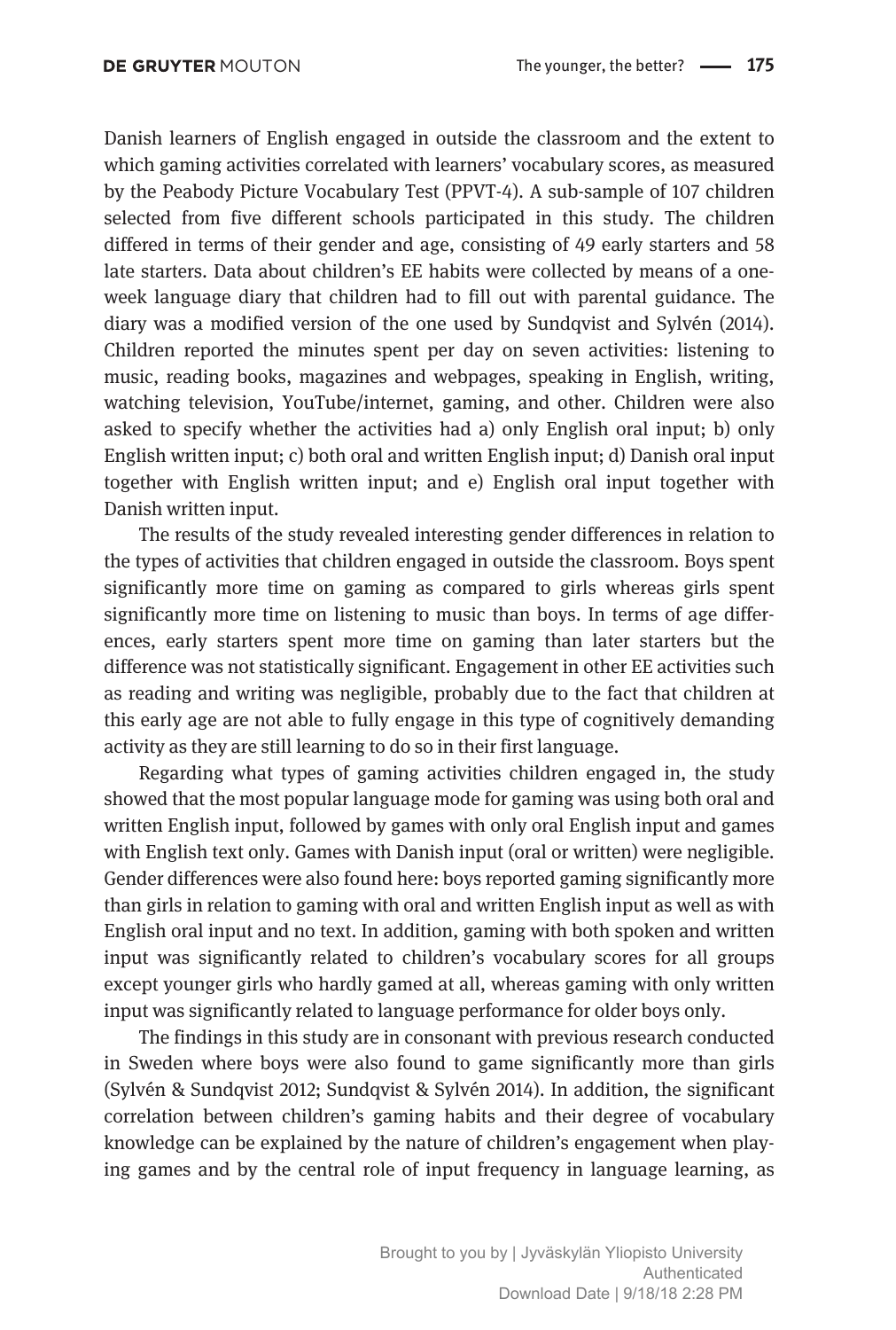argued in usage-based accounts of language. In many cases paying attention to the language they are exposed to will help the learners advance in the game. That is, while gaming, children are repeatedly presented with representative samples of authentic input that is relevant for them (Ellis 2009). Moreover, as children's preferred mode for gaming includes both oral and written English input, the opportunities for repeated language input is particularly rich, thus increasing the probability of children's noticing and learning language.

## 2 On the role of quantity and quality of exposure to English inside the classroom

This project has carried out several microanalytic and ethnographic studies of the classrooms in our data to map out interactional practices in the foreign language classrooms for young learners, hitherto uncharted territory in a Danish context. As part of this endeavour, uses of Danish and English have been investigated, and a common pattern is that the teachers use both languages to make sure the children understand what they say but the children predominantly use Danish unless prompted otherwise by the teacher. This applies to both age groups and the majority of the interactional environments documented in the classrooms, including instruction-giving, classroom management, answer to student-initiated questions etc.

Aus der Wieschen and Sert (2016) and aus der Wieschen (2016), however, found that in one classroom with late starters, the teacher kept to English throughout and worked with gestures and reformulations instead of switching to Danish and let the children respond in Danish and talk to each other in Danish in pursuit of their understanding. This is a time-consuming practice, but it makes for elaborate interactional trajectories in which the children must engage with the English spoken to make sense of the interaction. Moreover, the authors found one particularly fruitful practice to elicit student responses in English, namely where the teacher, through incomplete syntactic patterns, continuing prosody and gesturing, invites pupils to complete what he is saying. Interestingly for our overall project, the same teacher did not use the same strategies with the early starters (this is the only case we have where the late and early starters have the same teacher at the same time); with the early starters he followed the general tendency to switch back and forth between L1 and L2. From a usage-based perspective, the primordial point of learning is the situated, meaningful use of and exposure to language in recurring environments, so this teacher's practice seems to favour the late over the early starters. Interestingly, we know from an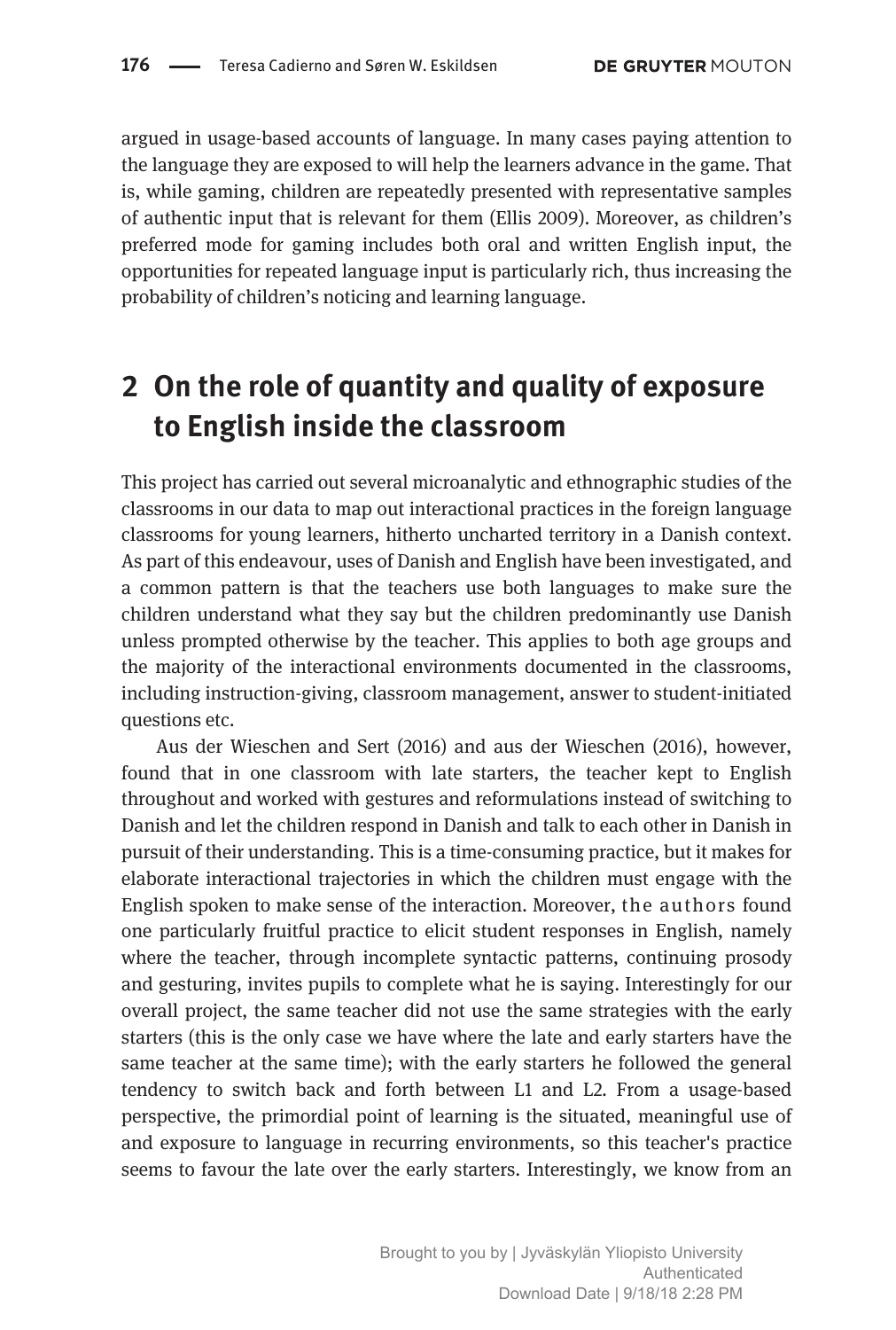interview with the teacher that he has a target-language-only policy in both his classrooms, but he only seems to follow it consistently with his late starters.

Gesture seems to be an underestimated aspect of developing foreign language, also for young learners. Aus der Wieschen and Eskildsen (2017a) found another demonstrably fruitful use of embodied behaviour in another classroom as in one session at least one pupil learned, over numerous instantiations and an introductory translation, to pronounce and use "swap seats" appropriately in close coordination with a recurring gesture. Embodied resources in general, but in particular the constant (re)use of the same gesture to indicate intersubjectivity or initiate repair, are found throughout out database but a more thorough investigation of this particular aspect, and whether it works differently with early starters than with late starters, is still pending.

Finally, bridging the gap to the first subproject where it has been established that extramural English is a crucial resource in the children's L2 development, aus der Wieschen and Eskildsen (2017b) showed how a teacher lets the children bring their favourite music to class and present it. This was compared to another classroom (both 4th grade, first semester) where music is also used but brought in and chosen by the teacher, and it was found that the pedagogical use and outcome of the music and singing in the teacher-controlled environment was confined to a line-by-line translation of the chorus of the song with the teacher reading and selecting a pupil to translate and giving feedback, following the traditional IRF-format (Sinclair & Coulthard, 1975), whereas in the other class, the activity starts with the teacher asking the pupils their opinions about this particular activity, in which one of them brings a song to class and presents it to the class, and the pupil who has prepared and delivered a presentation of the song is instructed to moderate the follow-up discussion in which almost all the other students give feedback and express their opinions, sometimes scaffolded by the teacher. In brief, there is much more pupil-participation in the latter classroom in which the teacher has found one way to out the children's out-of-school use of and exposure to English to good use, and we argue that this latter participation pattern is more conducive to learning.

In sum, the qualitative investigations have revealed that the one teacher in our database who teaches both age groups, makes much more and, it seems, more pupil-centered, use of English in the classroom with the late starters. This indirectly speaks in favor of a later introduction to English. A quantitative study of differences between classrooms at the same age is still pending, as is an investigation of whether the teachers seem to interact differently with high scorers than with low scorers in the proficiency tests.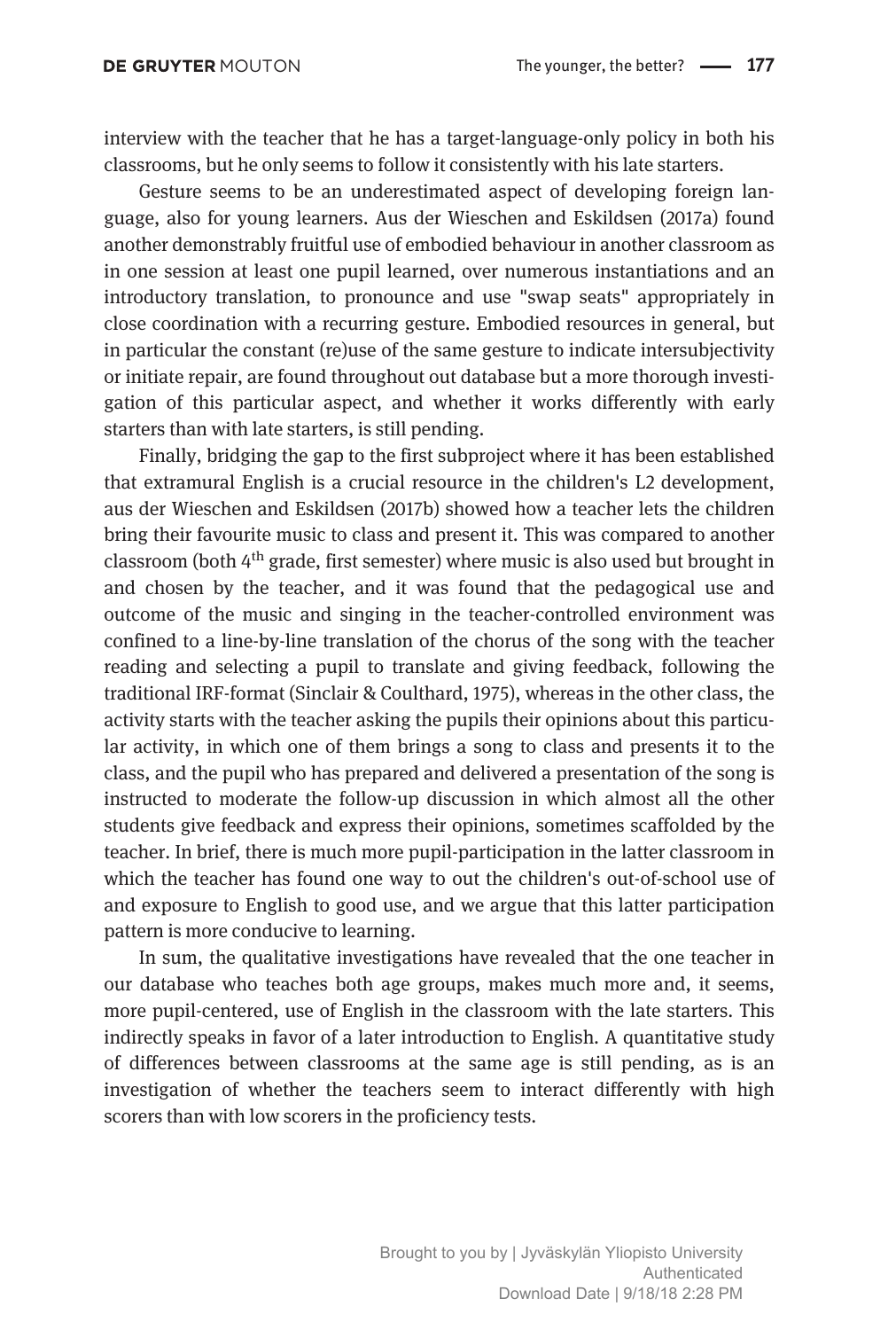# 3 On role of socio-affective factors in instructed early language learning

Fenyvesi, Hansen and Cadierno (2017) examined the extent to which first and third grade children's English proficiency in receptive vocabulary and grammar developed after one year of instruction, whether there were age- and gender related differences in relation to a wide range of individual factors and whether there was a relationship between such factors and young Danish children's EFL development. The individual factors that were examined were foreign language classroom anxiety (FLCA), learners' English competence beliefs (ECB), learners' motivation and attitudes, and learners' mindsets, a factor that has not previously been included in research on primary school children's FL learning. Learners' mindsets, as proposed by Dweck's (2000) socio-cognitive theory, refers to whether people believe that success in a given skill depends on an innate ability that they are born with and cannot change much (fixed mindset), or whether it is malleable and can be developed considerably through effort (incremental mindset).

The sample for this study consisted of 276 children (139 boys, 137 girls) who received EFL instruction at six primary schools in Denmark. There were two groups of children, first graders (age=7-8 years) and third graders (age=9- 10 years) who both began English instruction in 2014, the year the educational law was changed in Denmark. Children's English language proficiency was measured by the Peabody Picture Vocabulary Test, Fourth Edition (PPVT-4) (Dunn & Dunn 2007) and the Test for Reception of Grammar, TROG-2 (Bishop 2003). Information about the individual factors was collected by means of a questionnaire consisting of 39 items where children indicated their answers on 5-point Likert scales. Questions on how much children liked something (e.g., To what extent do you like to say something aloud before the whole class in English? and To what extent do you like to listen to music in English when you have English lessons?) were represented by smileys (Enever 2011) while questions about how much they agreed with a statement ("I am afraid of making a mistake when I speak English" or "It is fun to learn new words in English") were represented by dots of increasing size.

The study revealed three main findings. First, early and late starters began English FL instruction with different levels of receptive vocabulary and grammar. For both receptive vocabulary and grammar, late starters started off at approximately the same proficiency level as early starters after one year of instruction. Despite this initial difference in proficiency, however, both age groups made similar gains over one year of instruction, thus suggesting a similar rate of learning for both groups in the short span of one year. Second, the two age groups had different affective profiles. Younger learners exhibited lower levels of FL classroom anxiety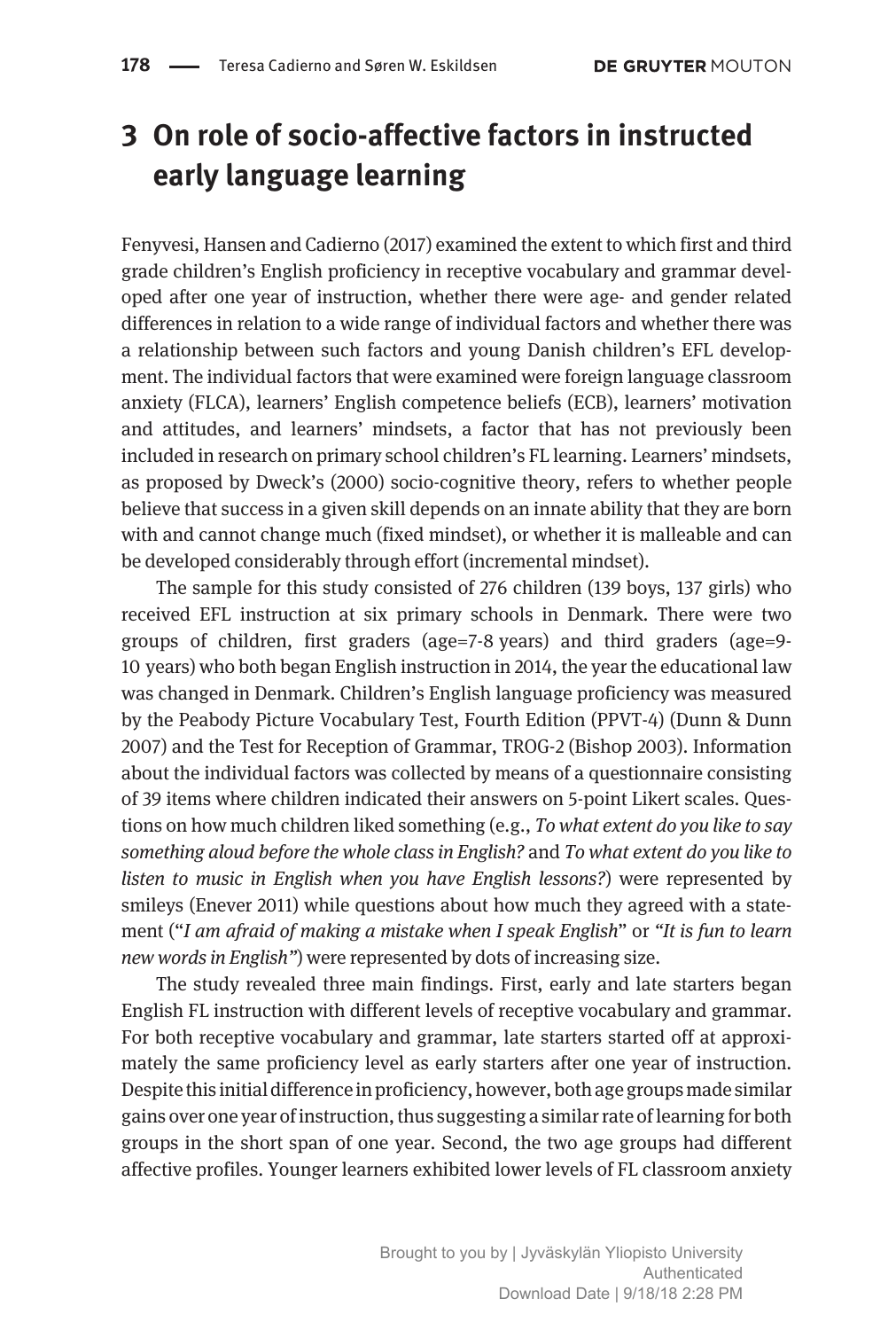and more positive English competence beliefs but had a less incremental mindset and relied more on external authorities as a source of motivation. In contrast, older learners relied less on external authorities and showed a more incremental mindset but they also exhibited higher levels of FL classroom anxiety and less positive English competence beliefs (especially girls); finally, only some of the individual factors had an influence on children's vocabulary and grammar scores, namely, FLCA, ECB, learners' mindset, and the influence of external authorities as a source of motivation. Other factors such as children's liking of the English language and the various activities done in class did not affect their L2 performance.

The findings of this study stress the crucial role of individual affective factors in early language learning. They suggest that in terms of their individual factors' profiles, younger and older learners possess different strengths and weaknesses, and that not all affective factors affect L2 development equally.

#### References

- aus der Wieschen, M. (2016) The role of gestures in achieving understanding in Early English teaching in Denmark. Paper presented at The 7<sup>th</sup> Conference of the International Society for Gesture Studies, Paris, July 18–22, 2016.
- aus der Wieschen, M. & Eskildsen, S. W. (2017a) Embodied and occasioned learnables and teachables in the foreign language classroom. Paper presented at The Conference of the American Association for Applied Linguistics, Portland, OR, March 18–21, 2017.
- aus der Wieschen, M. & Eskildsen, S. W. (2017b) Classroom interaction and young learners: How do teachers achieve understanding and create learning moments? Paper presented at GlobELT, Ephesus, May 18–21, 2017.
- aus der Wieschen, M. & Sert, O. (2016) Divergent language choices and maintenance of intersubjectivity: The case of Danish EFL young learners. Poster presented at The Conference of the American Association for Applied Linguistics, Orlando, FL, April 9–12, 2016.

Bishop, D. (2003). Test for Reception of Grammar-Version 2 (TROG-2). 2nd ed. London: Pearson.

Cadierno, T. & Eskildsen, S. W. (Eds.) (2016). Usage-based perspectives on second language learning. Berlin: Mouton de Gruyter.

Chambers, G. (1999). Motivating language learners. Clevedon: Multilingual Matters.

- Cziér, K. & Kormos, J. (2009). An investigation into the relationship of L2 motivation and crosscultural contact among elementary-school students. In M. Nikolov (ed.), Early learning of modern foreign languages: Processes and outcomes (pp. 62–74). Bristol, UK: Multilingual **Matters**
- DeKeyser, R. & Larson-Hall, J. (2005). What does the critical period really mean? In J. F. Kroll & A. M. D. De Groot (eds.), Handbook of bilingualism: Psycholinguistic approaches (pp. 88–108). Oxford: Oxford University Press.

Dunn, L.M. & Dunn, D.M. 2007. Peabody Picture Vocabulary Test. 4th ed. London: Pearson.

Dweck, C. S. (2000). Self-theories: Their role in motivation, personality, and development. Philadelphia, PA: Psychology Press.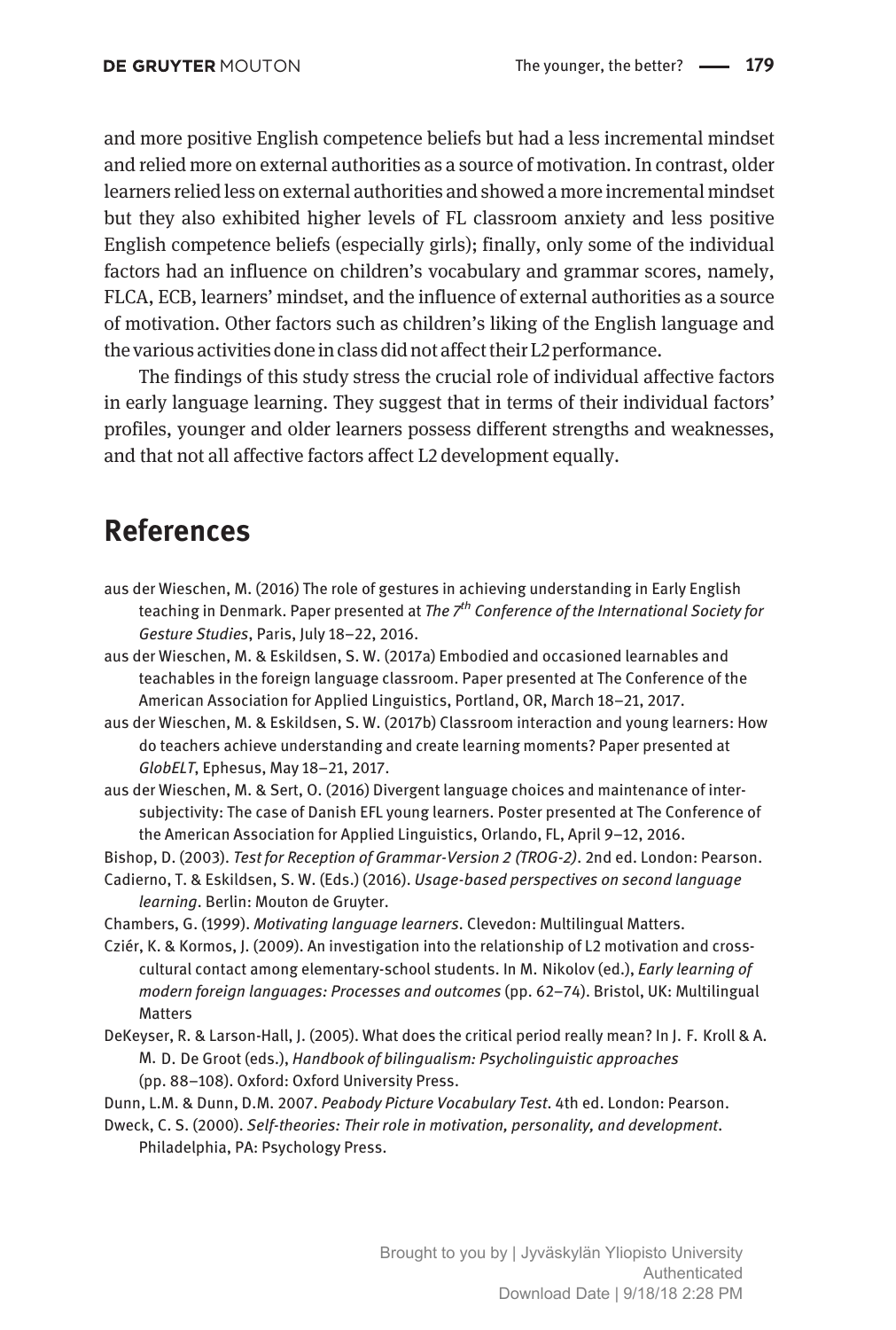- Edelenbos, P. & Kubanek, A. (2009). Early foreign language learning: Published research, good practice and main principles. In M. Nikolov (ed.), The age factor and early language learning (pp. 39–58). Berlin: Mouton de Gruyter.
- Ellis, N. C. (2009). Optimizing the input: Frequency and sampling in usage-based and formfocused learning. In M. H. Long & C. J. Doughty (eds.), The handbook of language teaching (pp. 139–158). Oxford: John Wiley and Sons.
- Ellis, N. C. & Cadierno, T. (2009). Constructing a second language: Introduction to the special section. Annual Review of Coanitive Linauistics 7, 111-139.
- Enever, J. (Ed.). (2011). ELLiE: Early language learning in Europe. London: British Council.
- Eskildsen, S. W. (2009). Constructing another language: Usage-based linguistics in second language acquisition. Applied Linguistics 30, 335–357.
- Eskildsen, S. W. (2012). L2 negation constructions in action. Language Learning 62 (2), 335–372.
- Eskildsen, S. W. (2014). What's new? A usage-based classroom study of linguistic routines and creativity in L2 learning. International Review of Applied Linguistics in Language Teaching 52 (1), 1–30.
- Eskildsen, S. W. & Cadierno, T. (2007). Are recurring multi-word expressions really syntactic freezes? Second language acquisition from the perspective of usage-based linguistics. In M. Nenonen & S. Niemi (eds.), Collocations and idioms 1. Papers from the First Nordic Conference on Syntactic Freezes. Joensuu, Finland, May 19–20, 2006 (pp. 86–99). Joensuu: Joensuu University Press.
- Eurydice (2012). Key data on teaching languages at school in Europe. Brussels: Education, Audiovisual and Culture Executive Agency.
- Fenyvesi, K., Hansen, M. & Cadierno, T. (2017). The earlier, the better? On the role of individual differences in younger vs. older primary school Danish learners of English. Paper presented at The  $6<sup>th</sup>$  Scandinavian Association for Language & Cognition, Lund, 2017.
- García Mayo, M. P. & García Lecumberri, M. L. (2003). Age and the acquisition of English as a foreign language. Clevedon: Multilingual Matters.
- Hannibal Jensen, S. (2017). Gaming as an English Language Learning Resource among Young Children in Denmark. CALICO Journal 34 (1): 1–19.
- Hewitt, E. (2009). Are parents an effective resource for learning English as a foreign language? An empirical study with complete-beginner children. In M. Navarro Coy (ed.) Practical approaches to foreign language teaching and learning (pp. 91–110) Bern: Peter Lang.
- Housen, A. (2002). Second language achievement in the European School system of multilingual education. In D. So & G. Jones (eds.), Education and society in plurilingual contexts (pp. 96–128). Brussels: Academic Press.
- Housen, A. (2003). Processes and outcomes in the European schools model of multilingual education. Bilingual Research Journal 26 (1): 43–62.
- Housen, A. (2012). Time and amount of L2 contact inside and outside the school Insights from the European Schools. In C. Muñoz (ed.), Intensive exposure experiences in second language learning. Bristol: Multilingual Matters.
- Jantscher, E. & Landsiedler, I. (2000). Foreign language education at Austrian primary schools: An overview. In M. Nikolov & H. Curtain (eds.), An early start: Young learners and modern languages in Europe and beyond (pp. 13–27). Strassbourg: Council of Europe.
- Kuppens, A. H. (2010). Incidental foreign language acquisition from media exposure. Learning, Media and Technology 35 (1), 65–85.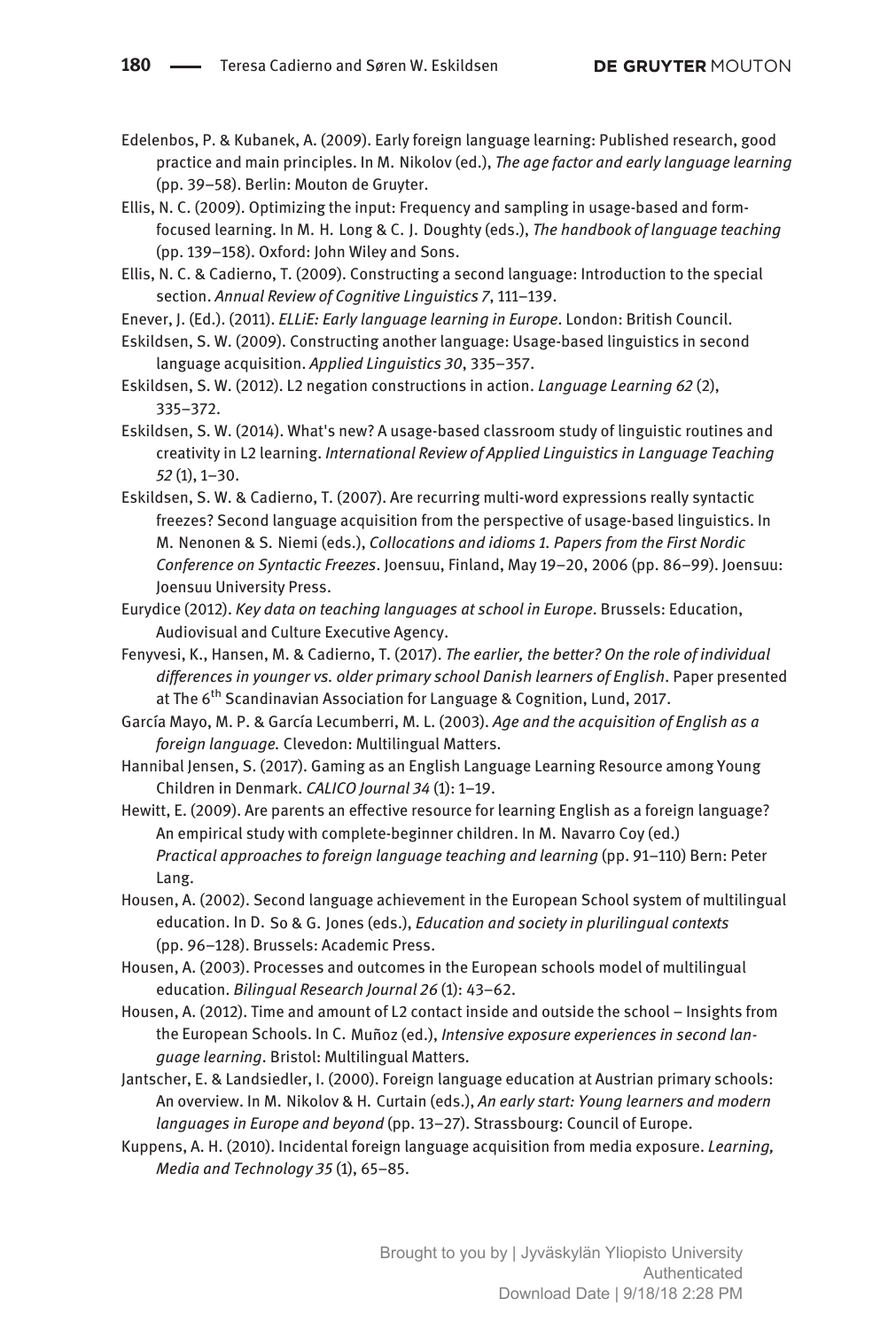- Lefever, S. C. (2012). Incidental foreign language learning in young children. In A. Hasselgreen, I. Drew & B. Sørheim (eds.), The young language learner: Research-based insights into teaching and learning (pp. 87–100). Bergen: Fagbokforlaget.
- Lindgren, E. & Muñoz, C. (2013). The influence of exposure, parents, and linguistic distance on young European learners' foreign language comprehension. International Journal of Multilingualism 10 (1), 105–129.
- MacIntyre, P. D., Baker, S. C., Clément, R., & Donovan, L. A. (2002). Sex and age effects on willingness to communicate, anxiety, perceived competence, and L2 motivation among junior high school French immersion students. Language Learning 52 (3), 537–564.
- Mihaljević Djigunović, J., (2009). Impact of learning conditions on young FL learners' motivation. In M. Nikolov (ed.), Early learning of modern foreign languages: Processes and outcomes (pp. 75–89). Bristol, UK: Multilingual Matters
- Mihaljević Djigunović, J. & Lopriore, L. (2011). The learner: Do individual differences matter? In J. Enever (ed.), ELLiE: Early language learning in Europe (pp. 43–60). London: British Council.

Moyer, A. (2004). Age, accent and experience in second language acquisition. An integrated approach to critical period inquiry. Clevedon: Multilingual Matters.

- Moyer, A. (2005). Formal and Informal experiential Realms in German as a Foreign Language: A Preliminary Investigation. Foreign Language Annals 38 (3), 377–387.
- Muñoz, C. (Ed.). (2006). Age and the rate of foreign language learning. Clevedon: Multilingual **Matters**
- Muñoz, C. (2011). Input and long-term effects of starting age in foreign language learning. International Review of Applied Linguistics 49, 113–133.
- Muñoz, C. & Lindgren, E. (2011). Out-of-school factors. In J. Enever (ed.), ELLiE: Early language learning in Europe (pp. 103–124). London: British Council.
- Muñoz, C. & Singleton, D. (2011). A critical review of age-related research on L2 ultimate attainment, state-of-the-art article. Language Teaching 44 (1), 1–35.
- Nikolov, M. (1999). 'Why do you learn English? Because the teacher is short': A study of Hungarian children's foreign language learning motivation. Language Teaching Research 3 (1), 33–65.
- Semel, E., Wiig, E. H. & Secord, W. A. (2003). Clinical Evaluation of Language Fundamentals Screening Test – Fourth Edition. London: Pearson.
- Eleanor Semel, EdD, Elisabeth H. Wiig, PhD, Wayne A. Secord, PhD

Sinclair, J.M. and Coulthard, R.M. (1975) Towards an analysis of discourse: The english used by teachers and pupils. London: Oxford University Press.

- Singleton, D. & Ryan, L. (2004). Language acquisition: The age factor. Clevedon: Multilingual Matters.
- Stansfield, C. W. & Reed, D. J. (2005). Modern Language Aptitude Test- Elementary-Manual. Rockville, MD: Second Language Testing Foundation.
- Sundqvist, P. & Sylvén, L. K. (2014). Language-related computer use: Focus on young L2 English learners in Sweden. ReCALL 26 (1), 3-20.
- Sylvén, L. K. & Sundqvist, P. (2012). Gaming as extramural English L2 learning and L2 proficiency among young learners. ReCALL 24 (3), 302–321.
- Tragant, E. & Muñoz, C. (2012). Primary school teachers' language practices. A four-year longitudinal study of three FL classes. In E. Alcón & M. P. Safont (eds.), Language learners' discourse across L2 instructional setting (pp. 7–30). NLD: Rodopi.